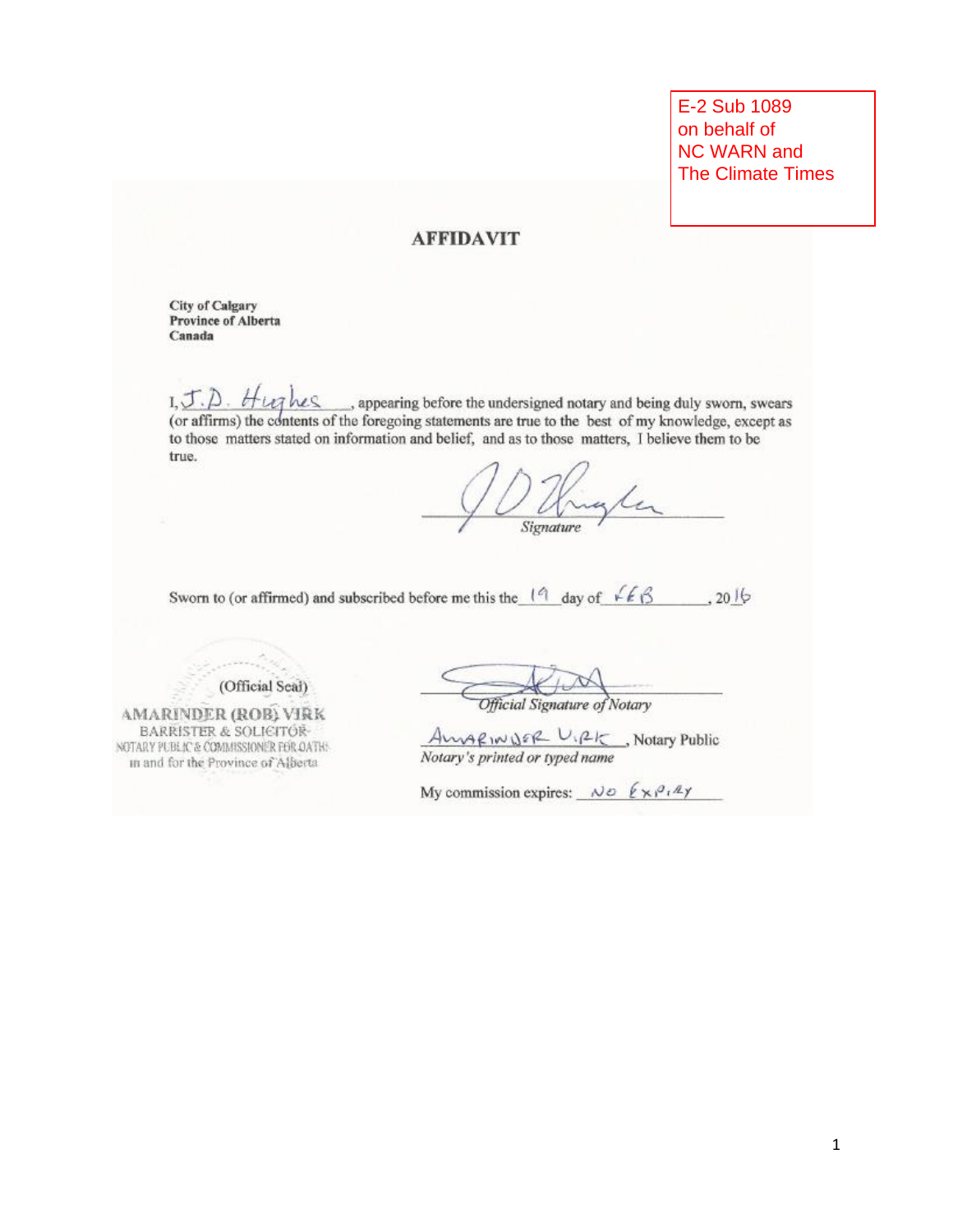## **AFFIDAVIT OF J. DAVID HUGHES**

## **FOR NC WARN and The Climate Times**

Docket E-2 Sub 1089

February 9, 2016

- 1. My name is J. David Hughes, and I am an earth scientist who has studied energy resources for four decades, including 32 years with the Geological Survey of Canada as a scientist and research manager. I coordinated a publication assessing Canada's unconventional natural gas potential as Team Leader for the Canadian Gas Potential Committee. I have also studied U.S. shale gas extensively and published comprehensive reports on future shale gas production potential. My work has been widely cited in the press, including *The Economist, Forbes,<sup>1</sup> Bloomberg,<sup>2</sup> The Los Angeles Times,<sup>3</sup> The New York Times<sup>4</sup>* and *The Atlantic*, <sup>5</sup> and has been featured in *Canadian Business*, <sup>6</sup> *Walrus<sup>7</sup>* and elsewhere.
- 2. I am submitting this affidavit as a witness for interveners NC WARN and The Climate Times.
- 3. Future shale gas production estimates must be carefully reviewed, as more than 50% of U.S. natural gas production is now shale gas.<sup>8</sup> "Shale" gas is produced by hydraulic fracturing

 $\overline{\phantom{a}}$ 

[http://www.latimes.com/opinion/op-ed/la-oe-prudhomme-fracking-california-20131222-story.html,](http://www.latimes.com/opinion/op-ed/la-oe-prudhomme-fracking-california-20131222-story.html) and *U.S. Officials cut estimate of recoverable Monterey Shale Oil by 96%,* Louis Sahagun, May 20, 2014: <http://www.latimes.com/business/la-fi-oil-20140521-story.html>

<sup>1</sup> *Does Anyone Really Know How Long the Shale Boom Will Last?* Tom Zeller, Jr., January 5, 2015: [http://www.forbes.com/sites/tomzeller/2015/01/05/does-anyone-really-know-how-long-the-shale-gas-boom-will](http://www.forbes.com/sites/tomzeller/2015/01/05/does-anyone-really-know-how-long-the-shale-gas-boom-will-last/)[last/](http://www.forbes.com/sites/tomzeller/2015/01/05/does-anyone-really-know-how-long-the-shale-gas-boom-will-last/)

<sup>2</sup> *Is the Shale Boom Going Bust?* Bloomberg View, Tom Zeller, April 22, 2014*:* 

<http://www.bloombergview.com/articles/2014-04-22/is-the-u-s-shale-boom-going-bust>.

<sup>3</sup> '*Fracking' the Monterey Shale: boon or boondoggle?* Alex Prud'homme, December 29, 2013:

<sup>4</sup> *Studies Say Natural Gas Has Its Own Environmental Problems,* Tom Zeller, Jr., April 11, 2011:

<http://www.nytimes.com/2011/04/12/business/energy-environment/12gas.html>

<sup>5</sup> *Yes, Unconventional Fuels Are That Big a Deal,* by Charles C. Mann, May 7, 2013:

[http://www.theatlantic.com/technology/archive/2013/05/yes-unconventional-fossil-fuels-are-that-big-of-a](http://www.theatlantic.com/technology/archive/2013/05/yes-unconventional-fossil-fuels-are-that-big-of-a-deal/275616/)[deal/275616/](http://www.theatlantic.com/technology/archive/2013/05/yes-unconventional-fossil-fuels-are-that-big-of-a-deal/275616/)

<sup>6</sup> *B.C. LNG industry will increase fracking-caused earthquakes: expert,* Laura Cane, August 30, 2015: [http://www.canadianbusiness.com/business-news/b-c-lng-industry-will-increase-fracking-caused-earthquakes](http://www.canadianbusiness.com/business-news/b-c-lng-industry-will-increase-fracking-caused-earthquakes-expert/)[expert/](http://www.canadianbusiness.com/business-news/b-c-lng-industry-will-increase-fracking-caused-earthquakes-expert/)

<sup>7</sup> *An Inconvenient Talk: David Hughes Guide to the End of the Fossil Fuel Age,* Chris Turner, June 2009: <http://thewalrus.ca/an-inconvenient-talk/>

<sup>8</sup> *Natural Gas Weekly Update, Energy Information Administration, February 11, 2016,* <http://www.eia.gov/naturalgas/weekly/>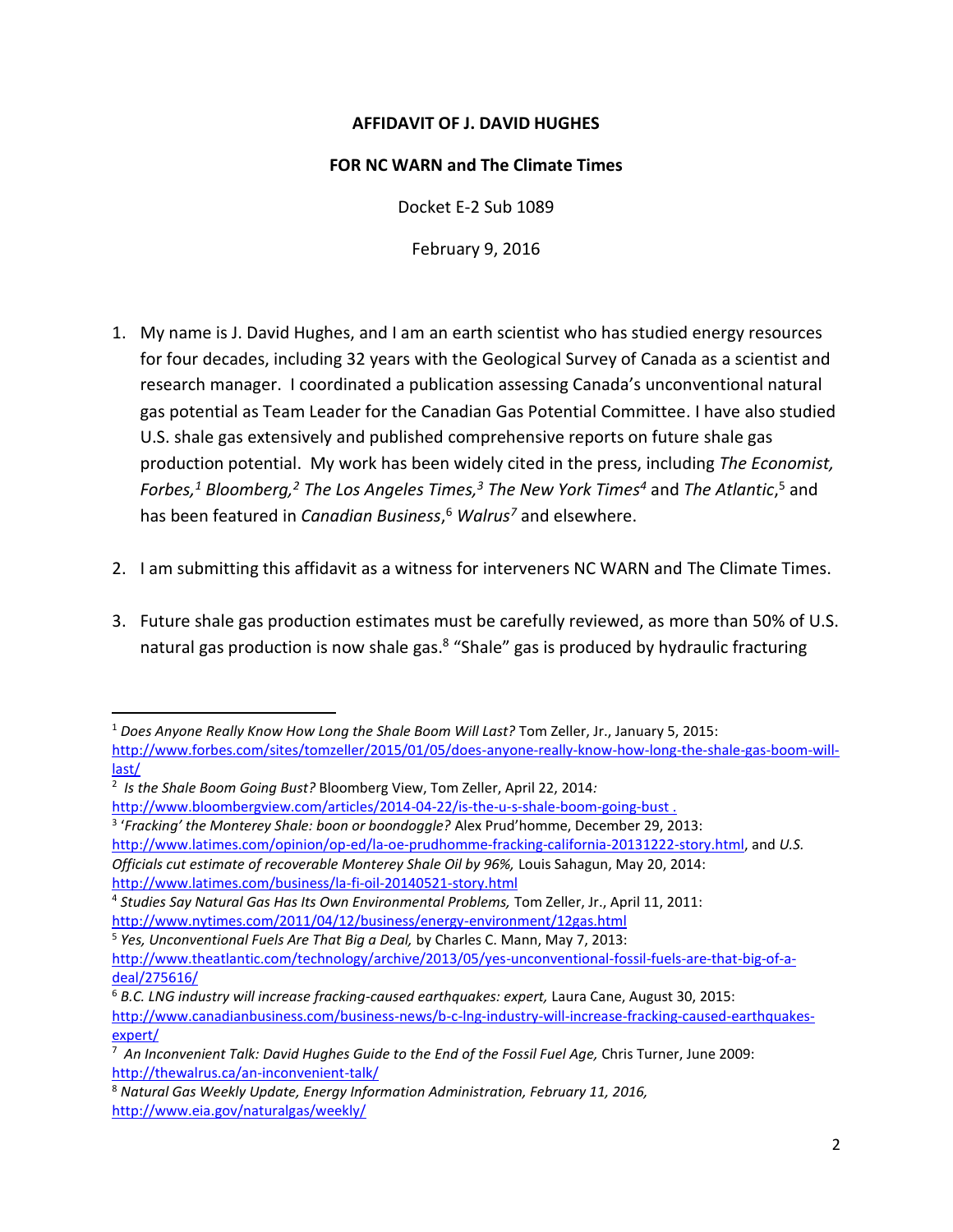("fracking"), in conjunction with horizontal drilling, a technique that cracks the source rock to release hydrocarbons.

- 4. My analysis of shale plays accounting for 88% of shale gas and 82% of shale oil shows that estimates of future production of natural gas from shale plays are likely overstated, given the high decline rates observed and the concentration of high quality wells in relatively small sweet spots within plays, putting ratepayers at risk of natural gas shortages and price spikes in the medium- and longer-term.<sup>9</sup> The average shale gas well declines 75-85% over three years, and some 30-45% of a play's production must be replaced each year by more drilling. Drilling outside of sweet spots, as they are exhausted, will require more wells to maintain a given level of production and require higher prices.
- 5. Seventy-eight percent of U.S. shale gas comes from only six plays, with several currently in decline. The Haynesville in Louisiana and East Texas was the biggest shale gas play in 2012, and is now down 50% from its January 2012 peak. 10 The largest U.S. shale play, the Marcellus, peaked in June 2015, and is now down 3.4% from peak. Since Duke Energy's gas supply is expected to be supplied by the Gulf coast and Appalachian regions, production declines should send up a red flag.
- 6. Per my analysis on shale gas well productivity in *Drilling Deeper* (2014) and *Shale Gas Reality Check* (2015), I believe the U.S. Department of Energy's Energy Information Administration's (EIA) 2014 projections for shale gas production<sup>11</sup> from major plays through 2040 overestimate 2014-2040 production by at least 50%, and 2040 production is likely to be at least 60% lower than the EIA reference case projection.
- 7. My estimates show that the EIA's 2015 projection of U.S. shale gas production is even more optimistic than the 2014 report by 9%.<sup>12</sup>

 $\overline{\phantom{a}}$ <sup>9</sup> *Drilling Deeper: A reality check on U.S. Government forecasts for a lasting tight oil and shale gas boom*, October, 2014, [http://www.postcarbon.org/wp-content/uploads/2014/10/Drilling-Deeper\\_FULL.pdf](http://www.postcarbon.org/wp-content/uploads/2014/10/Drilling-Deeper_FULL.pdf)

<sup>10</sup> *Natural Gas Weekly Update, February 11, 2016,* <http://www.eia.gov/naturalgas/weekly/>

<sup>11</sup> *Annual Energy Outlook 2014*, Energy Information Administration, http://www.eia.gov/forecasts/archive/aeo14/ <sup>12</sup> From *Shale Gas Reality Check,* 2015: [http://www.postcarbon.org/wp-content/uploads/2015/07/Hughes\\_Shale-](http://www.postcarbon.org/wp-content/uploads/2015/07/Hughes_Shale-Gas-Reality-Check_Summer-2015.pdf)[Gas-Reality-Check\\_Summer-2015.pdf](http://www.postcarbon.org/wp-content/uploads/2015/07/Hughes_Shale-Gas-Reality-Check_Summer-2015.pdf) 

<sup>&</sup>quot;The EIA's Annual Energy Outlook 2015 is even more optimistic than the AEO2014, which we showed in *Drilling Deeper* suffered from a great deal of questionable optimism. The AEO2015 reference case projection of total shale gas production from 2014 through 2040 is 9%, or 36 tcf, greater than AEO2014. Cumulative production from the major plays in AEO2015, which account for 80% of this production, is 50% higher than my "Most Likely" case in *Drilling Deeper*, and the projected production rate in 2040 is 170% greater. In AEO2015, the EIA is counting much more on unnamed plays or ones—like the Utica Shale—that aren't as yet producing very much shale gas."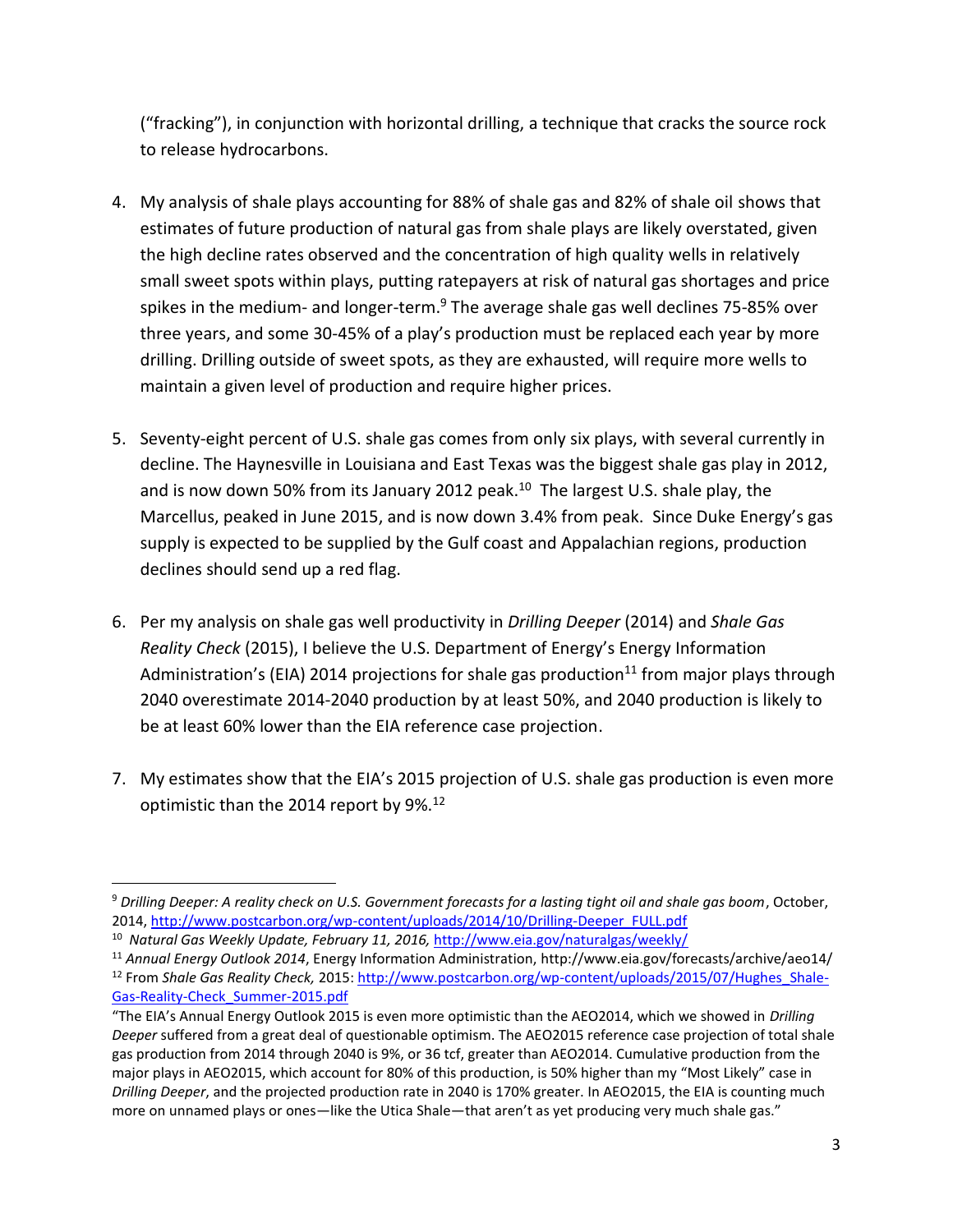- 8. Many companies are losing money on shale plays, and with interest rates increasing, the dollar value of shale assets being 'written down' is increasing.<sup>13</sup> There is evidence that shale gas plays are cash flow negative for many companies, and maintaining the drilling treadmill necessary to offset steep declines requires ever-more investment capital.<sup>14</sup> Many companies are facing bankruptcy.<sup>15</sup>
- 9. My 2013 analysis<sup>16</sup> was recently proven correct in California's Monterey shale, where reserves were recently decreased by a stunning 96%. In 2011, the EIA estimated that the Monterey Shale in California contained two-thirds of the tight oil resources in the U.S. After reviewing the data, I concluded that the EIA's estimate was vastly overstated. In May, 2014, the EIA quietly downgraded its estimate from 13.7 billion to 600 million barrels.<sup>17</sup> In October 2015 the U.S. Geological Survey (U.S.G.S.) released a report further downgrading resources, so that EIA's initial estimates were reduced by a startling 99%, thus agreeing with myself and others.
- 10. I am not the only expert disputing the EIA's numbers. Mr. Art Berman has also sounded the alarm about overly optimistic production rates and reserves for many years.<sup>18</sup>
- 11. In order to maintain the current level of shale gas production, the U.S. will need to drill many thousands of wells each year, and this number will need to escalate as the sweet spots become saturated with wells and drilling moves into lower productivity parts of plays. This will require higher prices.<sup>19</sup> Drilling rates have already fallen below what is required to maintain production and U.S. shale gas production is declining from its peak in July 2015.<sup>20</sup>

 $\overline{\phantom{a}}$ 

<sup>13</sup> *BHP Billiton writes down \$7.2bn of shale assets,* January 15, 2016, BBC News: <http://www.bbc.com/news/business-35320918>

<sup>15</sup> *Oil and gas drillers facing bankruptcy as prices crash*, January 14, 2016, Pennline.com, http://www.pennlive.com/news/2016/01/oil and gas drillers facing ba.html

<sup>16</sup> *Drilling California: A Reality Check on the Monterey Shale,* J. David Hughes, December 2, 2013: <http://www.postcarbon.org/publications/drilling-california/>

<sup>17</sup> *U.S. Officials Cut Estimate of Recoverable Monterey Shale Oil by 96%,* Louis Sahagun, May 20, 2014: <http://www.latimes.com/business/la-fi-oil-20140521-story.html>

<sup>&</sup>lt;sup>18</sup> Arthur Berman Interview: Why Today's Shale Era is the Retirement Party for Oil Production, Chris Martenson, February 12, 2015: [http://www.resilience.org/stories/2015-02-12/arthur-berman-interview-why-today-s-shale](http://www.resilience.org/stories/2015-02-12/arthur-berman-interview-why-today-s-shale-era-is-the-retirement-party-for-oil-production)[era-is-the-retirement-party-for-oil-production](http://www.resilience.org/stories/2015-02-12/arthur-berman-interview-why-today-s-shale-era-is-the-retirement-party-for-oil-production)

*Shale, the Last Oil and Gas Train: Interview with Arthur Berman,* James Stafford[, www.oilprice.com,](http://www.oilprice.com/) March 5, 2014: <http://oilprice.com/Interviews/Shale-the-Last-Oil-and-Gas-Train-Interview-with-Arthur-Berman.html>

<sup>&</sup>lt;sup>19</sup> Shale Skeptics Take on Pickens as Gas Fuels Policies, Edward Klump, Bloomberg, July 15, 2013: <http://www.bloomberg.com/news/articles/2013-07-14/shale-skeptics-take-on-pickens-as-gas-fuels-policies> *Energy: A Reality Check on the Shale Revolution,* J. David Hughes, Nature, 494, pages 307-308, February 21, 2013: [http://www.nature.com/nature/journal/v494/n7437/full/494307a.html?WT.ec\\_id=NATURE-20130221](http://www.nature.com/nature/journal/v494/n7437/full/494307a.html?WT.ec_id=NATURE-20130221) <sup>20</sup> *EIA Natural Gas Weekly,* February 3, 2016*,* <http://www.eia.gov/naturalgas/weekly/>